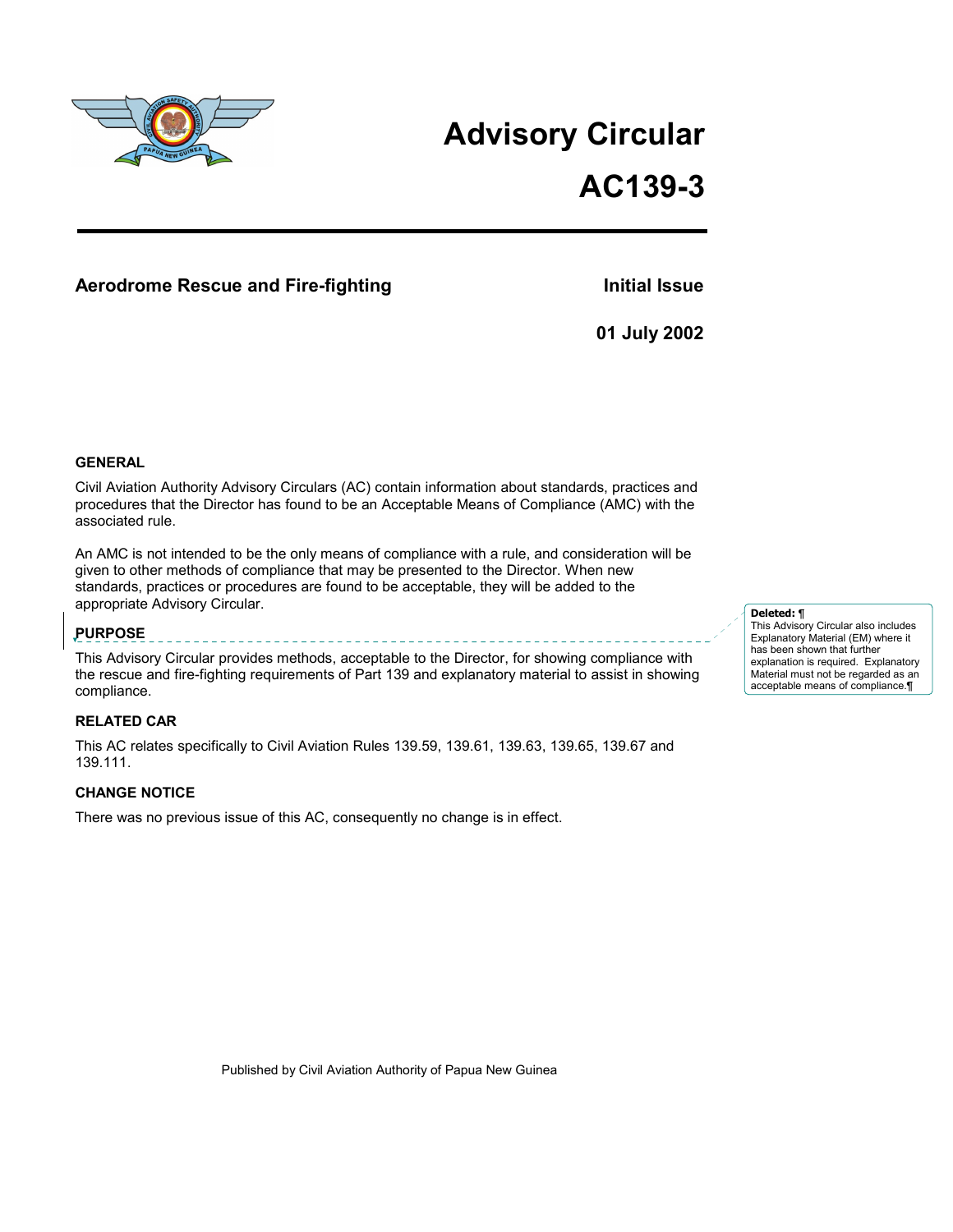## **Table of Contents**

 $\overline{\mathbf{v}} = \mathbf{v} = \mathbf{v} = \mathbf{v} = \mathbf{v}$ 

|                     |                                                      |    | Deleted: 2                                                                                                                                                                                                                                                                                                                                               |
|---------------------|------------------------------------------------------|----|----------------------------------------------------------------------------------------------------------------------------------------------------------------------------------------------------------------------------------------------------------------------------------------------------------------------------------------------------------|
| <b>INTRODUCTION</b> |                                                      |    |                                                                                                                                                                                                                                                                                                                                                          |
|                     |                                                      |    | Deleted: 3                                                                                                                                                                                                                                                                                                                                               |
|                     | <b>CHAPTER 1 — PERSONNEL</b>                         |    |                                                                                                                                                                                                                                                                                                                                                          |
| $1.1 -$             |                                                      |    | Deleted: 3                                                                                                                                                                                                                                                                                                                                               |
| 1.2                 |                                                      |    | Deleted: 4                                                                                                                                                                                                                                                                                                                                               |
| 1.3                 |                                                      |    | Deleted: 4                                                                                                                                                                                                                                                                                                                                               |
| 1.4                 |                                                      |    | <b>Deleted:</b> 5                                                                                                                                                                                                                                                                                                                                        |
| 1.5                 |                                                      |    | Deleted: 5                                                                                                                                                                                                                                                                                                                                               |
|                     |                                                      |    | Deleted: 6                                                                                                                                                                                                                                                                                                                                               |
|                     | <b>CHAPTER 2 — TRAINING STRUCTURE AND RESOURCE</b>   |    |                                                                                                                                                                                                                                                                                                                                                          |
| 2.1                 |                                                      |    | Deleted: 6                                                                                                                                                                                                                                                                                                                                               |
| 2.2                 |                                                      |    | Deleted: 6                                                                                                                                                                                                                                                                                                                                               |
|                     |                                                      |    | Deleted: 7                                                                                                                                                                                                                                                                                                                                               |
|                     | <b>CHAPTER 3 — FIREFIGHTING AND RESCUE EQUIPMENT</b> | 8. |                                                                                                                                                                                                                                                                                                                                                          |
| 3.1                 |                                                      |    | Deleted: 7                                                                                                                                                                                                                                                                                                                                               |
| 3.2                 |                                                      |    | Deleted: 7                                                                                                                                                                                                                                                                                                                                               |
| 3.3 <sub>2</sub>    |                                                      |    | Deleted: 7                                                                                                                                                                                                                                                                                                                                               |
|                     |                                                      |    | Deleted: 8                                                                                                                                                                                                                                                                                                                                               |
|                     | <b>CHAPTER 4 — EXTINGUISHING AGENTS</b>              |    |                                                                                                                                                                                                                                                                                                                                                          |
| 4.1                 |                                                      |    | Deleted: 8                                                                                                                                                                                                                                                                                                                                               |
| 4.2                 |                                                      |    | <b>Deleted: 8</b>                                                                                                                                                                                                                                                                                                                                        |
| 4.3                 |                                                      |    | Deleted: 8                                                                                                                                                                                                                                                                                                                                               |
| 4.4                 |                                                      |    | Deleted: 8                                                                                                                                                                                                                                                                                                                                               |
|                     |                                                      |    | Deleted: AC Heading 1 21<br>#### . AC Heading 2 . 2¶                                                                                                                                                                                                                                                                                                     |
|                     |                                                      |    | Deleted: ¶<br>www.Section Break (Next Page)<br><b>AC Heading 1¶</b><br>#### . AC Heading 2¶<br>AC Text.¶<br><#>AC Text (a)<br>$\leq$ #>AC Text (1)¶<br><#>AC Text (i)¶<br><b>AC Heading 3¶</b><br><#>AC Bullet List¶<br>Use the Format Painter tool to<br>paint the above styles over the<br>draft material pasted in after the<br>section break below.¶ |

The styles in the Table of Contents are *AC TOC Heading, TOC1* and *TOC2*¶

The Header and Footer are styles *AC Header* and *AC Footer*.¶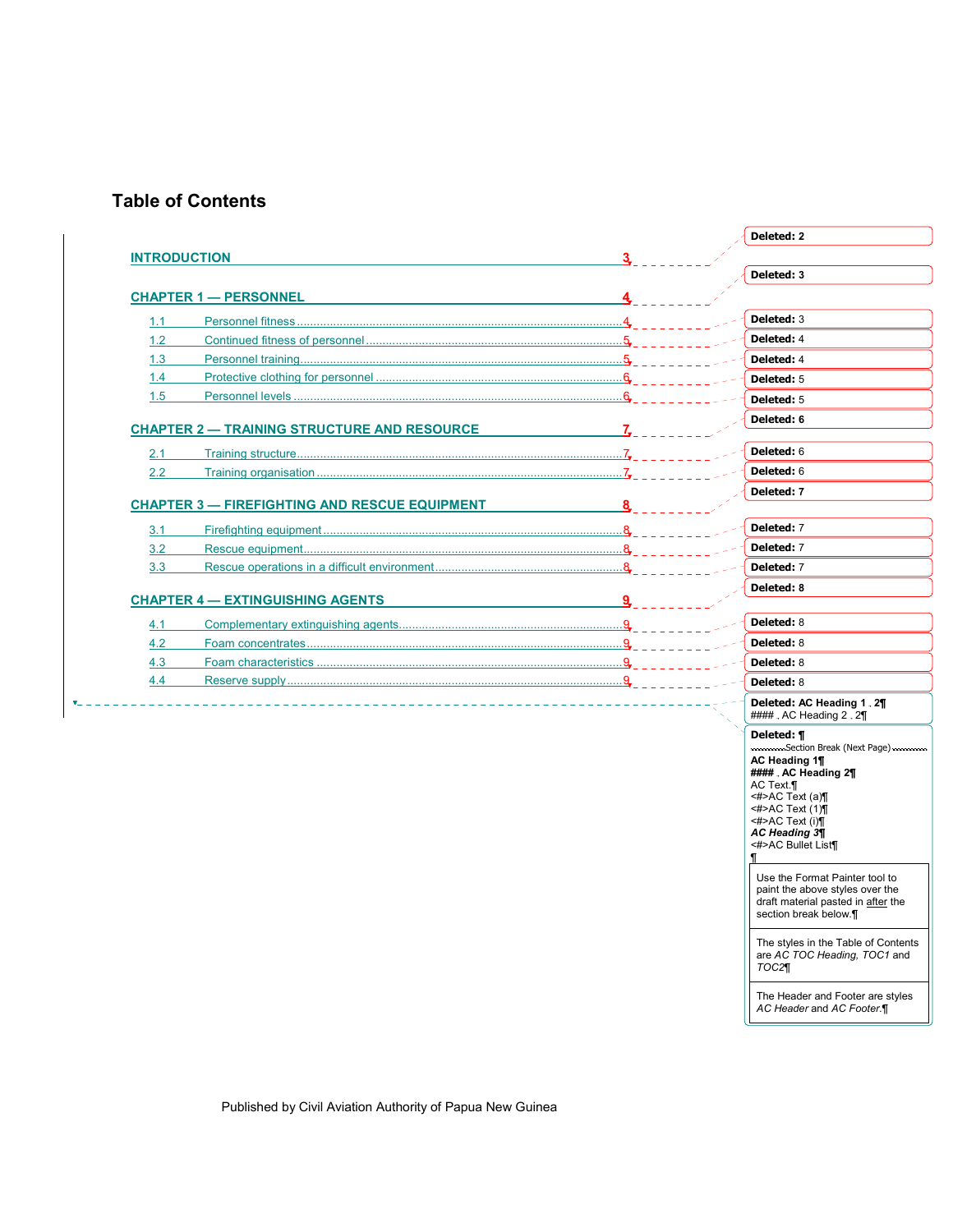# **INTRODUCTION**

#### **Background**

The principal emergency service at any aerodrome is the aerodrome rescue and firefighting service. It has the objective of saving human life in the event of an aircraft accident at or near an aerodrome. The requirement is for this service to arrive at the scene of the accident as quickly as possible with appropriate personnel, equipment and fire extinguishing agents.

- The most important factors that affect rescue in a survivable aircraft accident are-
- The training received by the personnel; and
- The effectiveness of the equipment; and
- The speed at which personnel and equipment designated for rescue and firefighting purposes can be put to use.

Papua New Guinea has accepted that its International Aerodromes will comply with the ICAO standards and practises for aircraft rescue and firefighting services. A lesser standard has been developed for domestic aerodromes based on the characteristics of the aircraft using the aerodromes.

#### *Application*

Coverage of the different aspects of rescue and firefighting is not exhaustive in this Ac that only addresses the essential elements that need further expansion and guidance. There are several publications available that address the elements of rescue and firefighting in detail and thus not reproduced in this AC. The following is a list of some publications that can be referred to for further guidance material.

ICAO Annex 14, Aerodromes Volume 1 Aerodrome Design and Operations.

- ICAO Doc 9137-AN/898 Airport Services Manual Part 1 Rescue and Firefighting.
- ICAO Doc 7192-AN/857 Training Manual Part E-2 Aerodrome Fire Services, Personnel.
- National Fire Protection Codes 402, 403, 424M, 1003 & 1500.

**IVIL AVIATION AL** OF NEW ZE $\begin{bmatrix} \dots \end{bmatrix}$ **Deleted: Deleted: ¶ Deleted:** *¶*

**Formatted:** Bullets and Numbering

**Formatted:** Bullets and Numbering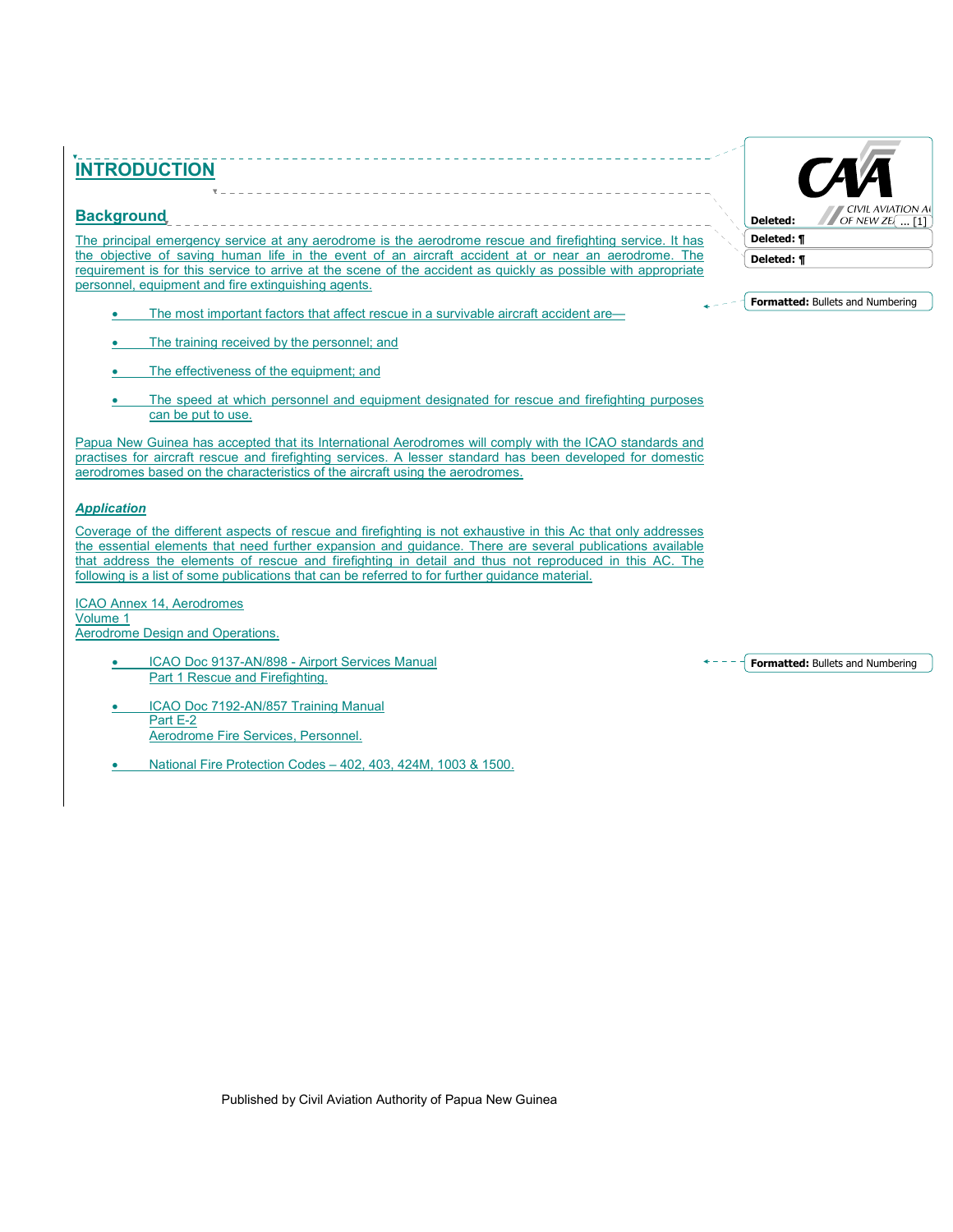## **CHAPTER 1 — PERSONNEL**

#### **1.1 Personnel fitness**

1.1.1 Personnel selected for rescue and fire fighting duties should be free from any physical or mental condition or disability which might limit their performance or which might be aggravated by a sudden level of exertion.

1.1.2 The medical fitness of a prospective firefighter should be determined by a medical examination and assessment conducted by a registered medical practitioner to the following standards —

- (1) Vision Applicants should have
	- (i) a distance visual acuity (without correction) of 6/12 in each eye separately. No standard is set for near visual acuity;
	- (ii) normal fields of vision.
- (2) Colour perception Applicants should have normal colour perception as tested by pseudo-isochromatic plates. If this is failed by more than 2 errors with a 24 plate set, they should demonstrate an ability readily to identify coloured lights of signal red, signal green and white as tested by the normally accepted lantern tests.
- (3) Hearing Applicants should understand an average conversational voice in a quiet room, using both ears, at a distance of 2500 mm (8 feet) from the examiner, and with the back turned to the examiner. In cases of doubt, an on-the-job hearing assessment should be used to determine whether there is adequate ability to understand radioed instructions and verbal instructions under the conditions of background noise to be encountered in and around operating fire fighting appliances.
- (4) Medical Fitness Applicants should be free from any congenital or acquired disability and the effects of medication or of drugs causing such degree of functional incapacity as is likely to interfere with the efficient performance of their duties during the period before the next medical review.
- (5) Applicants should be free from any risk factor, disease, or disability which renders them likely to become suddenly unable to perform their assigned duties safely during the period before the next medical review.
- (6) There should be no history or current diagnosis of the following:
	- psychosis.
	- alcohol or drug dependency.
	- epilepsy.
	- isolated recent convulsion (unless a cause is known and has been eliminated) or brain injury or cranial surgery sufficiently recent to carry a heightened risk of epilepsy.
	- any disturbance of consciousness without an explanation.
	- coronary artery disease (whether successfully treated or not).
	- other cardiac conditions treated by surgical means (for example, valve replacement or insertion of a pacemaker).
	- any active disease (or functional disability) of the lungs.
	- diabetes mellitus controlled by insulin.

**Deleted: 1. GENERAL. Civil Aviation Authority advisory circulars (AC) contain information about standards, practices and procedures that the Authority has found to be acceptable for compliance with the associated rule.¶**

**Consideration will be given to other methods of compliance which may be presented to the Authority. ¶**

**When new standards, practices or procedures are found to be acceptable they will be added to the appropriate advisory circular. ¶ In addressing a subject the use of the imperative "shall", a term not normally welcome in an AC, is because it is associated with mandatory provisions of the Rule itself. ¶**

**Each reference to a number in this AC, such as 139.15, is a reference to a specific rule within Part 139¶**

................ Column Break........... **2. PURPOSE. This Advisory Circular (AC) provides methods acceptable to the Authority for showing compliance with the aerodrome rescue and firefighting requirements under Part 139 of the Civil Aviation Rules (CAR).¶ 3. FOCUS. This material is intended for operators of certificated aerodromes that are required to provide rescue and fire fighting capability for compliance with Rule 139.111¶ 4. RELATED CAR. This AC relates specifically to CAR Part 139, [16]** 

| <b>Formatted</b>                 |
|----------------------------------|
| Formatted                        |
| <b>Formatted</b>                 |
| <b>Formatted</b>                 |
| Formatted                        |
| <b>Formatted</b>                 |
| Formatted                        |
| <b>Formatted</b>                 |
| <b>Formatted</b>                 |
| <b>Formatted</b>                 |
| Formatted                        |
| <b>Formatted</b>                 |
| <b>Formatted</b>                 |
| Formatted                        |
| Formatted: Bullets and Numbering |
| Formatted                        |
| Formatted: Bullets and Numbering |
| Formatted                        |
| Formatted                        |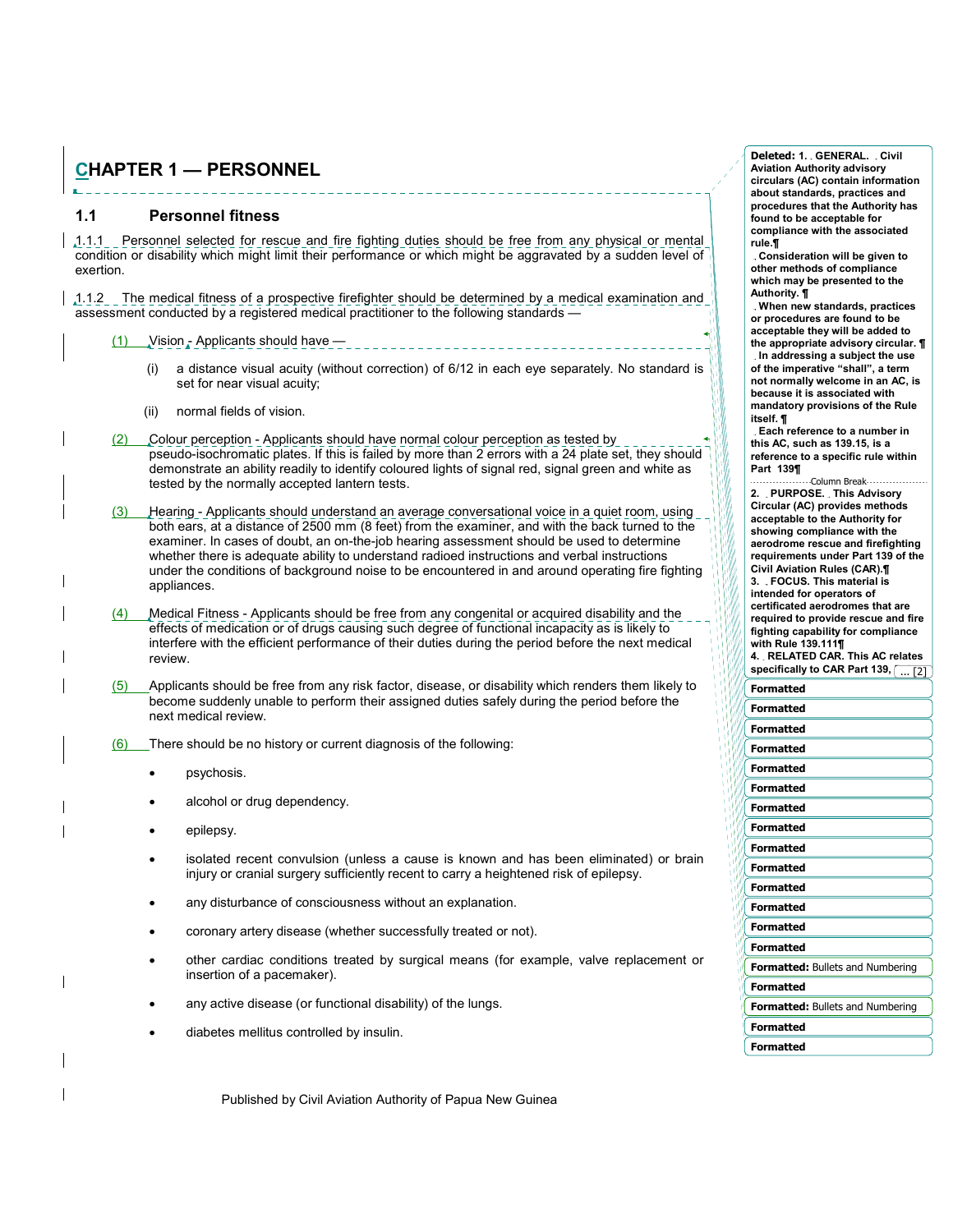1.1.3 In determining the complete fitness of a person, consideration should be given to the arduous nature of rescue and firefighting duties. Particular care should be taken if personnel are selected to wear respiratory equipment, where psychological factors are significant, in addition to physical suitability. The nature of testing, and procedures for assessing, the suitability of prospective firefighters should be established and included in the aerodrome certification exposition.

#### **1.2 Continued fitness of personnel**

The continued fitness of personnel is essential if they are to maintain their capability to be effective rescue firefighters. Their ongoing medical and physical fitness should be periodically assessed and if necessary a physical fitness programme established.

#### **1.3 Personnel training**

1.3.1 Entry training. Each prospective firefighter is required to be trained and assessed to be competent before being employed in the role. This training should include at least the following areas:

- (1) Aerodrome familiarisation.
- (2) Aircraft familiarisation.
- (3) Rescue and firefighting personnel safety.
- (4) The principles of fire extinction.
- (5) Use of fire hoses, nozzles, turrets and any other appliances provided.
- (6) Application of the type of extinguishing agents required under Part 139.
- (7) Use of rescue equipment.
- The checking, maintenance and care of rescue and firefighting equipment.
- Emergency aircraft evacuation assistance.
- (10) Firefighting operations.
- (11) Firefighters role in the aerodrome emergency plan and the interaction with other agencies.
- (12) Medical first aid.

1.3.2 Advanced training. Each firefighting unit should determine its organisational structure to achieve an effective rescue and firefighting unit. The larger units will need to have a structure of supervisory and management personnel and identify the training and proficiency requirements for each level in the organisation. The training should be progressive through the grades with minimum levels of aerodrome rescue and firefighting experience established for each grade. A successful completion of each preceding training course should be a prerequisite for advancement to higher grade training and appointment.

1.3.3 For standardisation and commonality the levels should be structured as follows:

- rescue firefighter
- rescue fire officer
- senior rescue fire officer

*Aerodrome operators may use different titles in their organisational structure but they should equate to the preceding in terms of training and qualifications*

1.3.4 There is also a need to provide advanced training for each rescue firefighter to expand their knowledge, skill and proficiency and in particular to cover any developments in techniques, equipment or extinguishing agents.

**Formatted**

**Formatted Formatted**

**Formatted**

**Formatted Formatted Formatted Formatted:** Bullets and Numbering

**Formatted**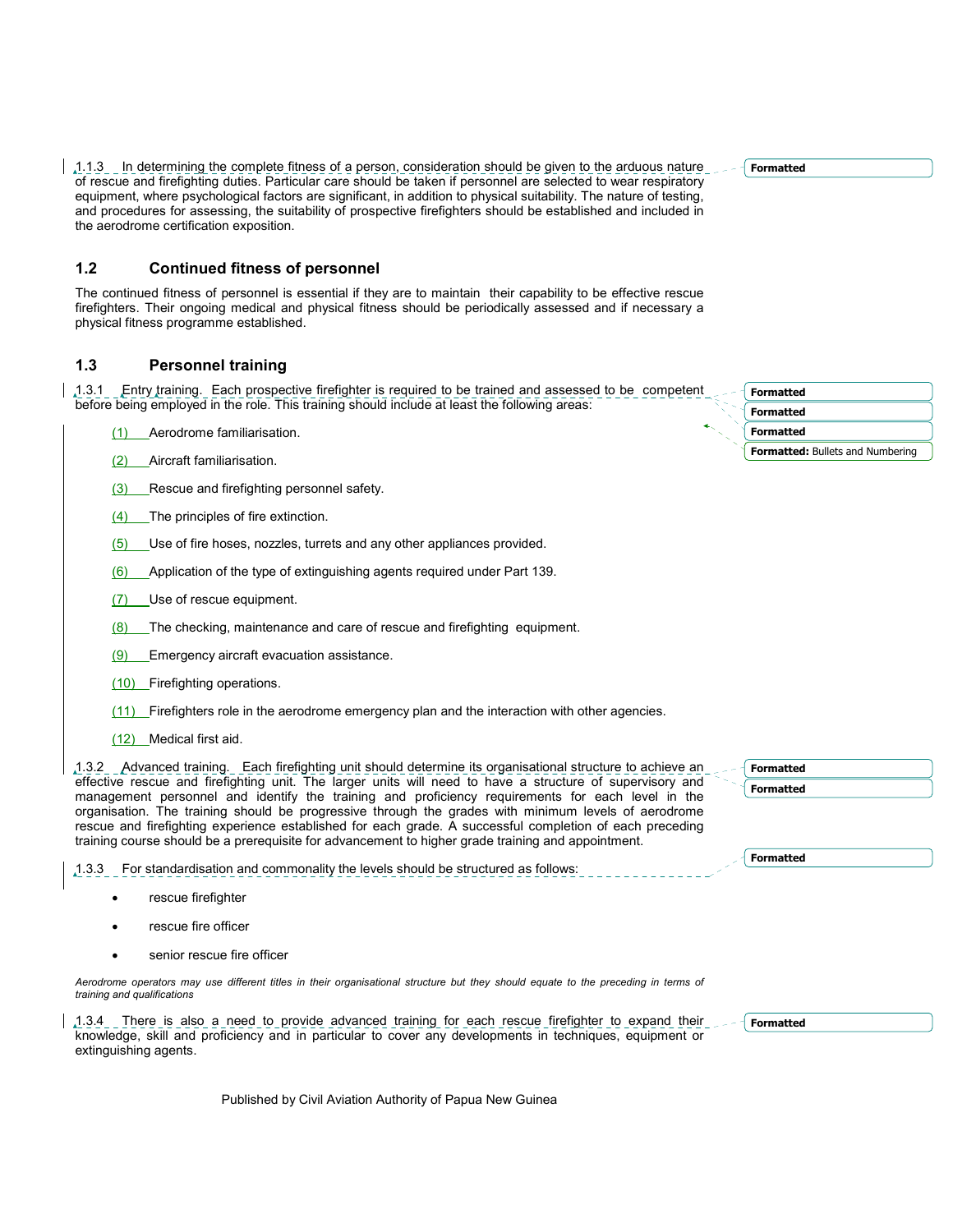| 1.3.5  |                   | Recurrent training. Recurrent training has the aim of maintaining firefighting proficiency consisting of                                                                                           |                                  |
|--------|-------------------|----------------------------------------------------------------------------------------------------------------------------------------------------------------------------------------------------|----------------------------------|
|        |                   | live fire training and participation in emergency plan exercises.                                                                                                                                  | <b>Formatted</b>                 |
|        |                   |                                                                                                                                                                                                    |                                  |
| 1.4    |                   | Protective clothing for personnel                                                                                                                                                                  |                                  |
| .1.4.1 |                   | It is essential that all personnel operating at an aircraft fire be provided with protective clothing                                                                                              | <b>Formatted</b>                 |
|        | abrasive contact. | designed to provide the firefighter with protection from radiated heat, occasional flame contact and injury from                                                                                   |                                  |
|        |                   |                                                                                                                                                                                                    | <b>Formatted</b>                 |
| 1.4.2  |                   | Each rescue firefighter should be provided with at least the following items of protective clothing:                                                                                               |                                  |
|        |                   | Protective helmet                                                                                                                                                                                  |                                  |
|        |                   | Proximity suit                                                                                                                                                                                     |                                  |
|        |                   | Gloves                                                                                                                                                                                             |                                  |
|        |                   | <b>Boots</b>                                                                                                                                                                                       |                                  |
|        |                   |                                                                                                                                                                                                    |                                  |
|        |                   | 1.4.3 Self contained respiratory equipment should be provided for those personnel who are required to<br>enter a smoke filled cabin or operate on the presence of smoke or toxic gases.            | <b>Formatted</b>                 |
| 1.4.4  |                   | Each aerodrome should also assess the need for other items such as entry protective suits or                                                                                                       | <b>Formatted</b>                 |
|        | chemical suits.   |                                                                                                                                                                                                    |                                  |
|        |                   |                                                                                                                                                                                                    |                                  |
| 1.5    |                   | <b>Personnel levels</b>                                                                                                                                                                            |                                  |
|        |                   |                                                                                                                                                                                                    |                                  |
|        | (1)               | Sufficient trained personnel are to be detailed and readily available to discharge the<br>extinguishing agent at the required rate within the time specified in Part 139.                          | Formatted: Bullets and Numbering |
|        | (2)               | Other fully trained personnel are to be readily available to provide handline operation if                                                                                                         |                                  |
|        |                   | necessary from the major firefighting vehicles, and use ladders and other rescue and firefighting<br>equipment associated with rescue and fire fighting operations.                                |                                  |
|        | (3)               | The number of trained personnel responding and operating the equipment at maximum capacity                                                                                                         |                                  |
|        |                   | should not be less than the following.                                                                                                                                                             |                                  |
|        |                   | Aerodrome category 9 or $10$ — one qualified senior rescue fire officer, one rescue fire officer,                                                                                                  |                                  |
|        |                   | and five qualified rescue firefighters.                                                                                                                                                            |                                  |
|        |                   | Aerodrome category 8 — one qualified senior rescue fire officer, one rescue fire officer, and four<br>qualified rescue firefighters.                                                               |                                  |
|        | (4)               | At International aerodromes, a fully trained and qualified senior rescue fire officer should arrive                                                                                                |                                  |
|        |                   | at the scene of the incident no later than the first responding rescue and firefighting vehicle. This<br>will allow an early appraisal of conditions to assess and direct fire fighting operations |                                  |
|        | (5)               | At International aerodromes, any control room or communication facility operated by, and                                                                                                           |                                  |
|        |                   | serving, the rescue and firefighting service should continue to provide this service until<br>alternative arrangements are made.                                                                   |                                  |
|        | (6)               | The scale of manning and the minimum number of personnel required for lower aerodrome<br>categories should be assessed regarding the type of aircraft and the use of handlines and                 |                                  |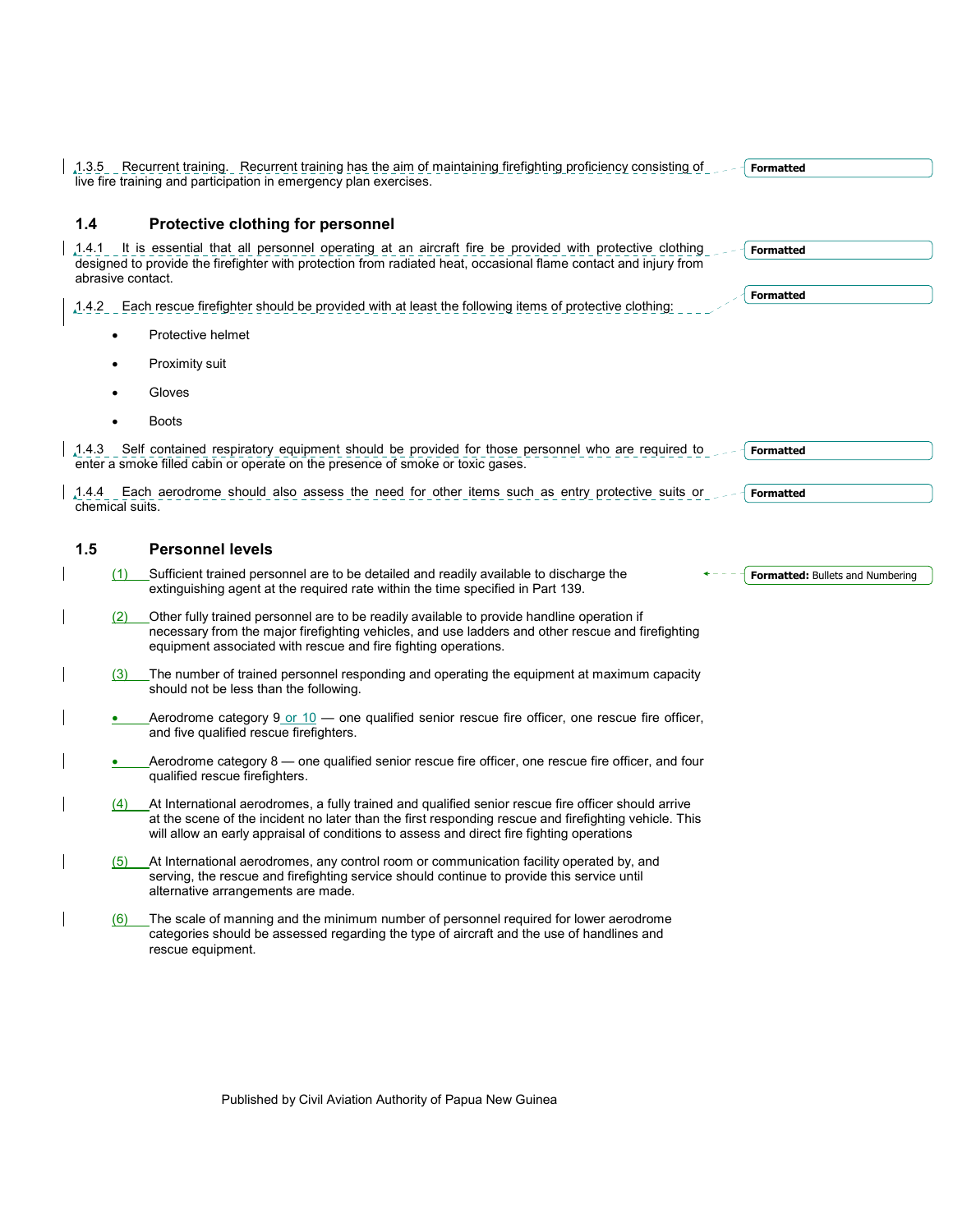## **CHAPTER 2 — TRAINING STRUCTURE AND RESOURCE**

## **2.1 Training structure**

 $\overline{a}$ 

| 2.1.1 The previous chapter addressed personnel training in terms of a broad curriculum and identified the<br>need for structured training. The structure of the training required should be determined by each aerodrome<br>considering the size and organisational structure of the required rescue and firefighting unit.                                         | <b>Formatted</b> |
|---------------------------------------------------------------------------------------------------------------------------------------------------------------------------------------------------------------------------------------------------------------------------------------------------------------------------------------------------------------------|------------------|
| The design of a course for a firefighter at a domestic aerodrome needs to address the fact that the<br>2.1.2<br>firefighter is not supported by a large organisation and could be the sole duty firefighter. The training of such<br>a person should consider this self-sufficiency with emphasis on proficiency at the aerodrome and on the<br>equipment provided. | <b>Formatted</b> |
| 2.1.3 Each aerodrome with a large organisational requirement should establish a training syllabus and<br>experience requirements for each supervisory and management level.                                                                                                                                                                                         | <b>Formatted</b> |
| 2.1.4 Each training course should end with an assessment of competence with oral technical, practical and<br>written technical tests. The minimum competence standard for trainees should be established for each<br>course with suitable certificates of competence issued to successful trainees.                                                                 | <b>Formatted</b> |
| 2.1.5 The publication, ICAO Doc 9137-AN/898, Airport Services Manual, Part 1, Rescue and firefighting,<br>contains guidance on all aspects of rescue and firefighting training and should be used by each aerodrome<br>operator for the basis of designing and conducting such training.                                                                            | <b>Formatted</b> |
|                                                                                                                                                                                                                                                                                                                                                                     |                  |
| 2.2<br><b>Training organisation</b>                                                                                                                                                                                                                                                                                                                                 |                  |
| 2.2.1<br>Each organisation established for the training of rescue and firefighting personnel should detail its -                                                                                                                                                                                                                                                    | <b>Formatted</b> |
| curriculum and syllabus for each subject and at each level of qualification it intends to train                                                                                                                                                                                                                                                                     |                  |
| methods and criteria to be used for establishing the competence of each trainee                                                                                                                                                                                                                                                                                     |                  |
| organisational structure and the training personnel to be used                                                                                                                                                                                                                                                                                                      |                  |
| facilities and equipment to be provided<br>٠                                                                                                                                                                                                                                                                                                                        |                  |
| There should be a senior instructor responsible for the co-ordination and supervision of rescue and<br>2.2.2<br>firefighting training, and the maintenance of all records. This senior instructor should be qualified and<br>experienced in the rescue and firefighting role including the training role.                                                           | <b>Formatted</b> |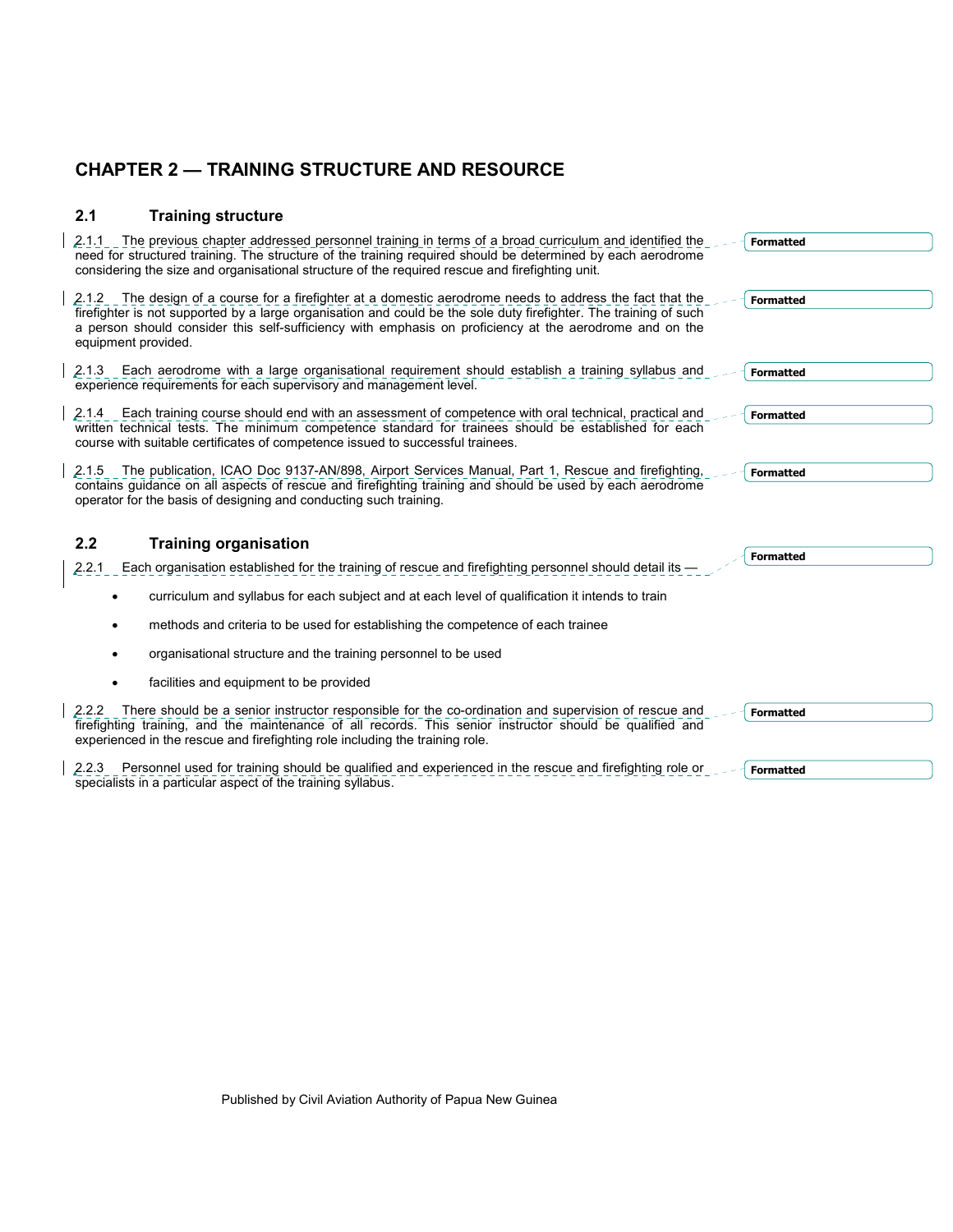## **CHAPTER 3 — FIREFIGHTING AND RESCUE EQUIPMENT**

#### **3.1 Firefighting equipment**

Each rescue and firefighting vehicle required under Part 139 should be equipped with at least the following firefighting equipment:

- Fire delivery hose
- Firefighting branches hand held
- Standpipe key and bar

#### **3.2 Rescue equipment**

International aerodromes should have at least the following equipment available for rescue at the scene of any aircraft accident:

- (1) portable lighting equipment providing flood and spot lighting;
- \_power operated cutting tools that can be operated from a portable power source;
- (3) hand tools including wire and bolt cutters, screwdrivers of appropriate sizes and designs, crowbars, hammers, axes, metal and wood saws;
- (4) forcing equipment, usually hydraulically operated, for bending or lifting operations;
- (5) four sets of breathing apparatus;
- (6) medical first aid equipment, ideally consisting of pre-packed wound dressings in protective containers, scissors, adhesive dressings and burn dressings, stretchers or spine boards and blankets;
- (7) communications equipment in the form of miniaturised radiotelephone units and a portable loud hailer;
- (8) miscellaneous items including shovels, grab hooks, lines (cordage), harness cutting knives, electrical gloves and ladders of appropriate type and length, related to the likely aircraft types involved; and
- (9) a powered fan unit capable of extracting contaminated air from aircraft.

Items (a) to (h) inclusive should be carried in the rescue and firefighting vehicles to be available at the accident site within the required response times under Part 139.

3.2.2 Domestic aerodromes should have at least the equipment listed in 3.2 (c), (h) and (f) except for stretchers, spineboards and blankets. The scale should be in relationship to the number of firefighting personnel being used. The items should be carried in the rescue and firefighting vehicles to be available at the accident site within the required response times under Part 139.

#### **3.3 Rescue operations in a difficult environment**

3.3.1 At International Aerodromes where a significant proportion of aircraft arrivals and departures take place over water, swampy areas or other forms of difficult terrain that cannot be served by conventional wheeled vehicles, the aerodrome operator should ensure the availability of special procedures and equipment to deal with accidents in these areas. These facilities need not be located with, or provided by, the aerodrome operator if they can made immediately available by other agencies as part of the aerodrome emergency plan. The aerodrome operator should determine and specify in advance the response area for which it undertakes to provide a rescue service.

**Formatted:** Bullets and Numbering

**Formatted**

**Formatted**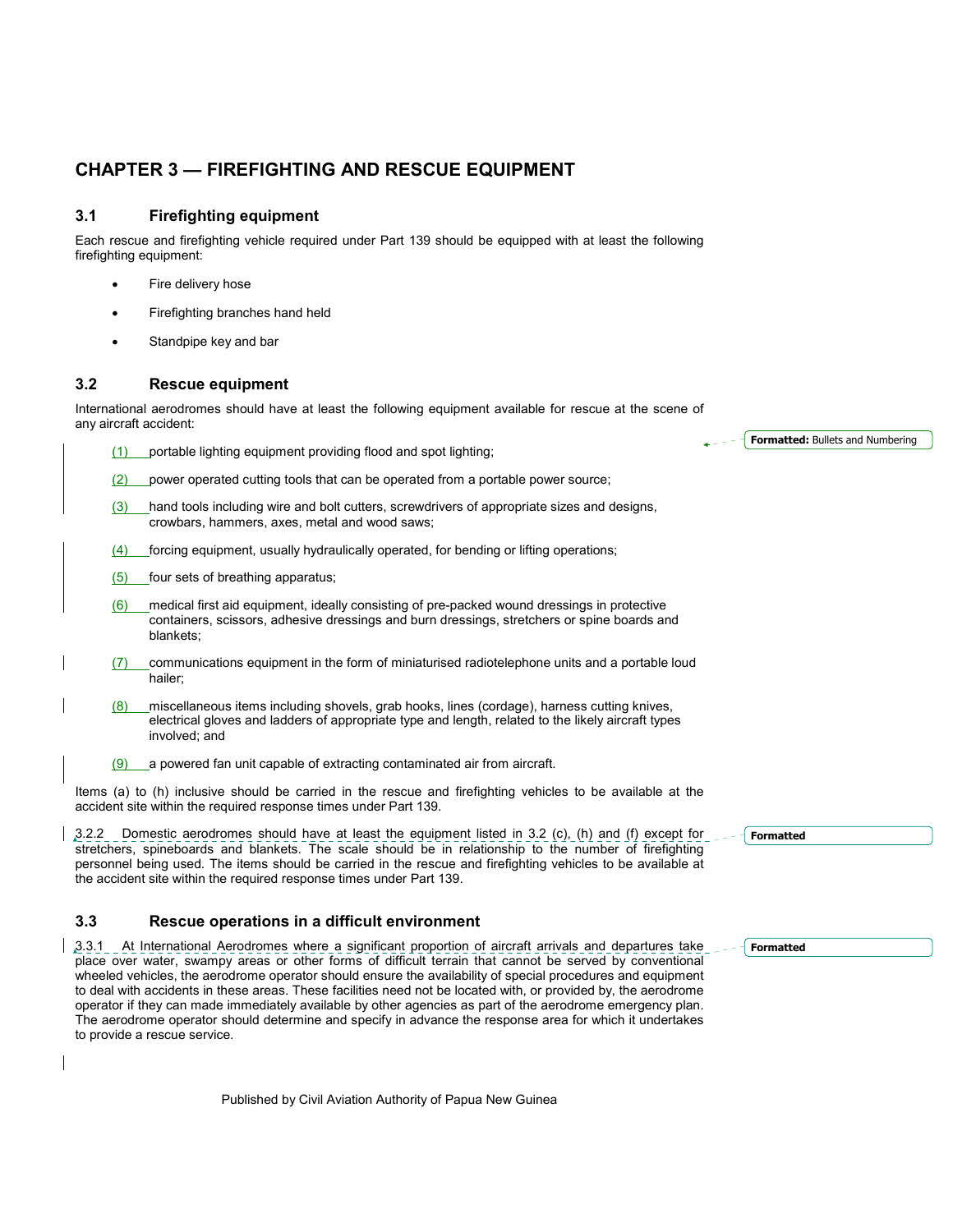3.3.2 In producing its detailed plan the aerodrome operator should consider the services and facilities already provided by the Search and Rescue Organisation to ensure that their separate responsibilities for an aircraft accident in the vicinity of the aerodrome are clearly delineated.

3.3.3 The objective of the rescue operation should be to create conditions in which survival is possible and from which the total rescue operation can succeed. This concept anticipates that the initial rapid response may have to provide a preliminary level of succour while awaiting the arrival of a larger rescue force. The first stage should have as its objective the removal of immediate hazards to survivors, their protection, first aid treatment of injuries, and the use of communication equipment to identify the locations to which additional rescue forces should respond. The emphasis will be on rescue not firefighting capability as the time taken to reach the accident site would preclude an effective firefighting operation.

## **CHAPTER 4 — EXTINGUISHING AGENTS**

#### **4.1 Complementary extinguishing agents**

The complementary agents required are to be as required by Part 139:

- (1) CO2; or
- (2) dry chemical powders; or
- (3) halogenated hydrocarbons (halons); or
- (4) a combination of these agents.

When selecting dry chemical powders for use with foam, take care to ensure compatibility.

Dry chemical powders and halons are normally considered more efficient than CO2 for aircraft rescue and firefighting operations.

#### **4.2 Foam concentrates**

Any foam concentrate to be used in rescue and firefighting vehicles should meet or exceed the specification laid down by the International Standards Organisation (ISO), US Defense Force Military Specification (Mil Spec) or any other recognised organisation that meets the same criteria. Manufacturers that meet these specifications are listed in the Qualified Products List (QPL) promulgated by the US Defense Department.

#### **4.3 Foam characteristics**

4.3.1 The quantity of foam concentrate separately provided on vehicles for foam production should be in proportion to the quantity of water provided and the foam concentrate selected. The amount of foam concentrate should be sufficient to supply at least two full loads of water.

4.3.2 The amounts of water specified for foam production are calculated on an application rate of 5.5 L/min/m² for foam meeting performance level B.

4.3.3 For agent substitution, the following equivalents should be used;

1 kg dry chemical powder or 1 kg halon or 2 kg CO2 = 0.66 L water for production of a foam meeting performance level B

#### **4.4 Reserve supply**

A 200 percent reserve supply of foam concentrate for the rescue and firefighting vehicles, should be maintained on the aerodrome for vehicle replenishment purposes. Where a major delay in the replenishment of this supply is anticipated, the amount of reserve supply should be increased.

**Deleted:** ¶

**Formatted**

**Formatted Formatted**

Published by Civil Aviation Authority of Papua New Guinea

**Deleted:** .............. Page Break ............

**Formatted**

**Formatted**

**Formatted:** Bullets and Numbering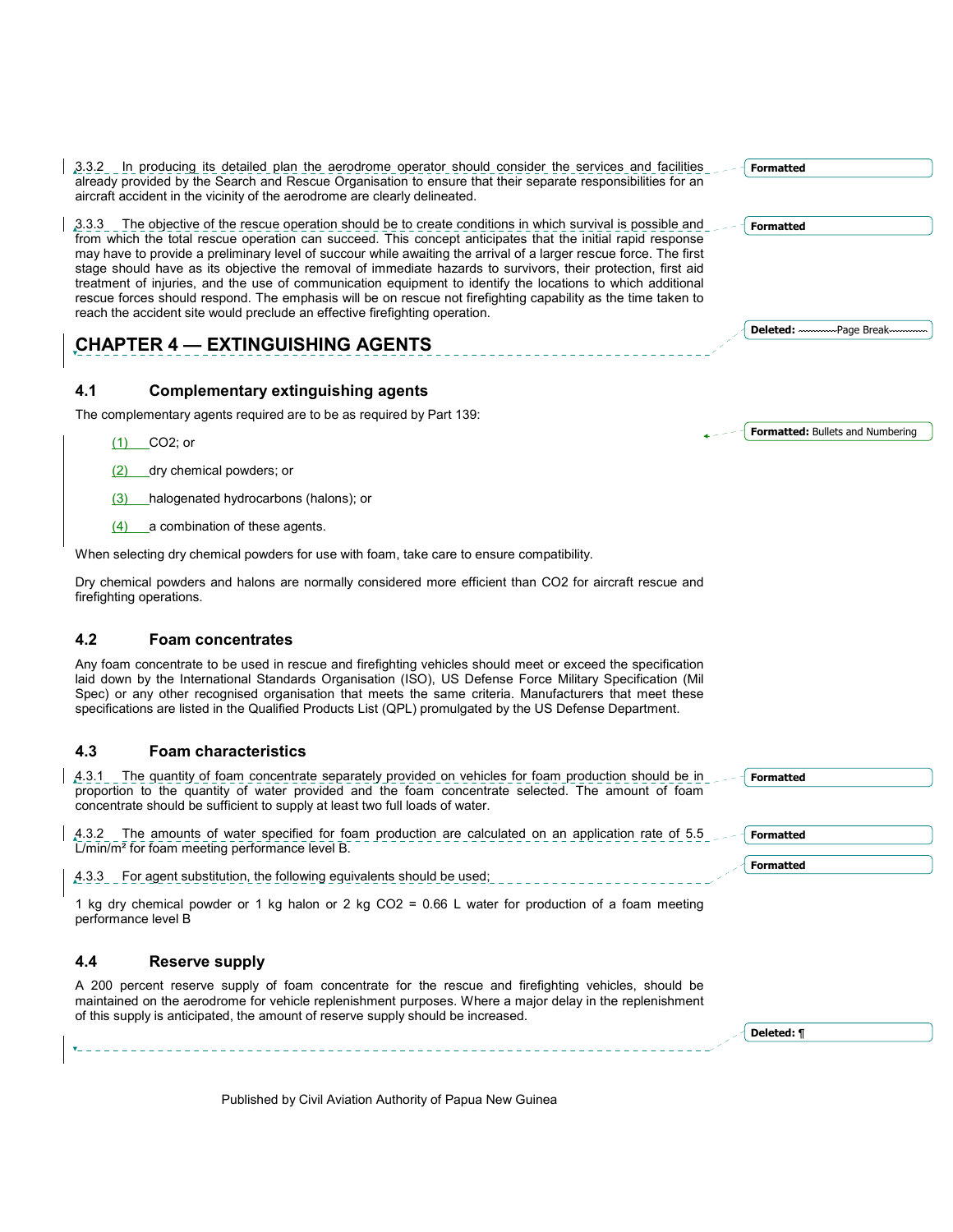

Subject: **Aerodrome Rescue and Firefighting** 

Date: 21/12/92

Initiated by: Mr E Evans

**AC139-04**

**Page 4: [2] Deleted Emrys Evans Example 2016** 213/2002 10:03:00 AM **Page 4:** [2] Deleted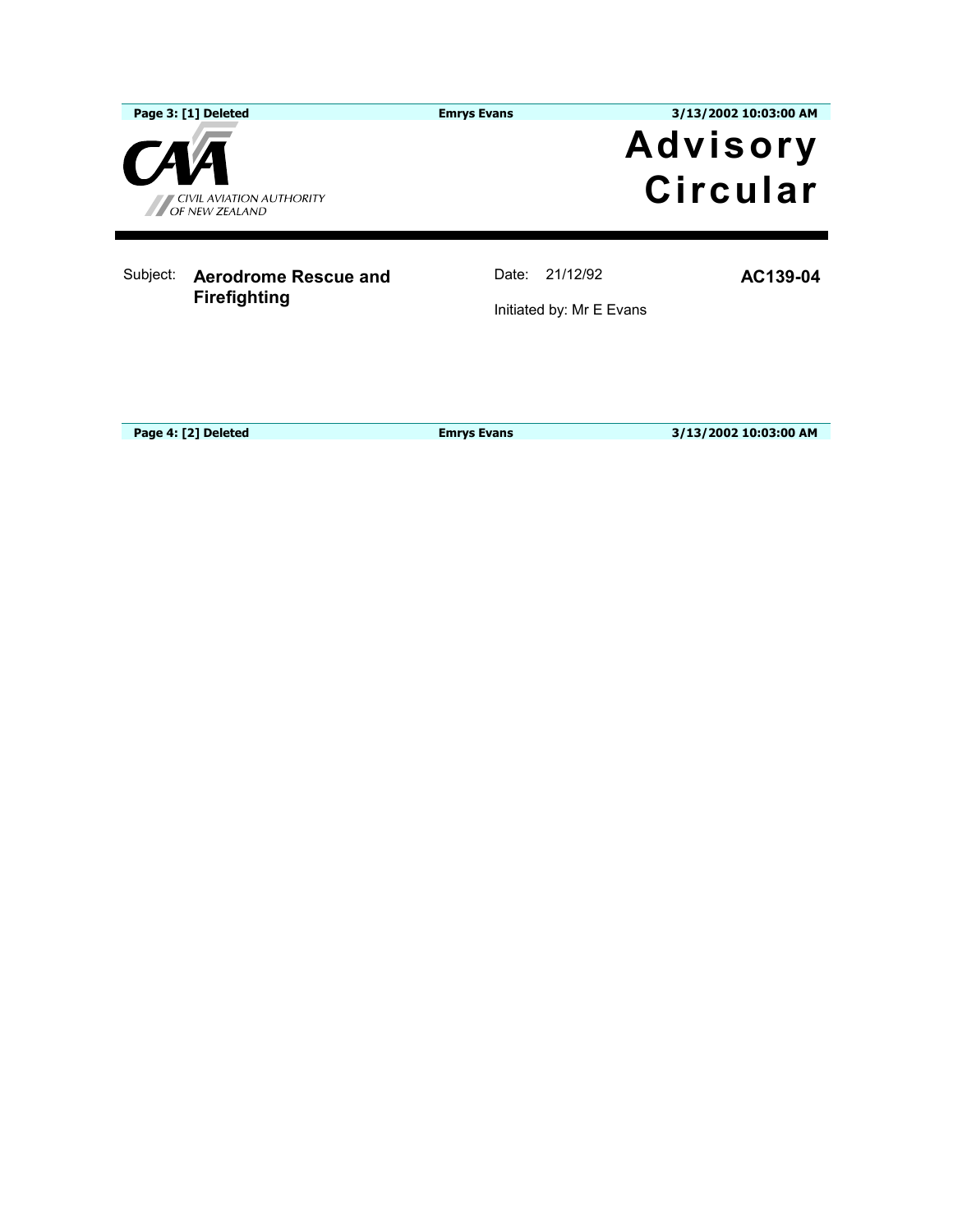**1. GENERAL. Civil Aviation Authority advisory circulars (AC) contain information about standards, practices and procedures that the Authority has found to be acceptable for compliance with the associated rule.** 

 **Consideration will be given to other methods of compliance which may be presented to the Authority.** 

 **When new standards, practices or procedures are found to be acceptable they will be added to the appropriate advisory circular.** 

 **In addressing a subject the use of the imperative "shall", a term not normally welcome in an AC, is because it is associated with mandatory provisions of the Rule itself.** 

 **Each reference to a number in this AC, such as 139.15, is a reference to a specific rule within Part 139** 

**2. PURPOSE. This Advisory Circular (AC) provides methods acceptable to the Authority for showing compliance with the aerodrome** 

....Column Break.......

**rescue and firefighting requirements under Part 139 of the Civil Aviation Rules (CAR).** 

**3. FOCUS. This material is intended for operators of certificated aerodromes that are required to provide rescue and fire fighting capability for compliance with Rule 139.111** 

**4. RELATED CAR. This AC relates specifically to CAR Part 139, Rule 139.61 and 139.65.** 

www.www.www.www.www.www.www.Section Break (Next Page)www.www.www.www.www.www.www.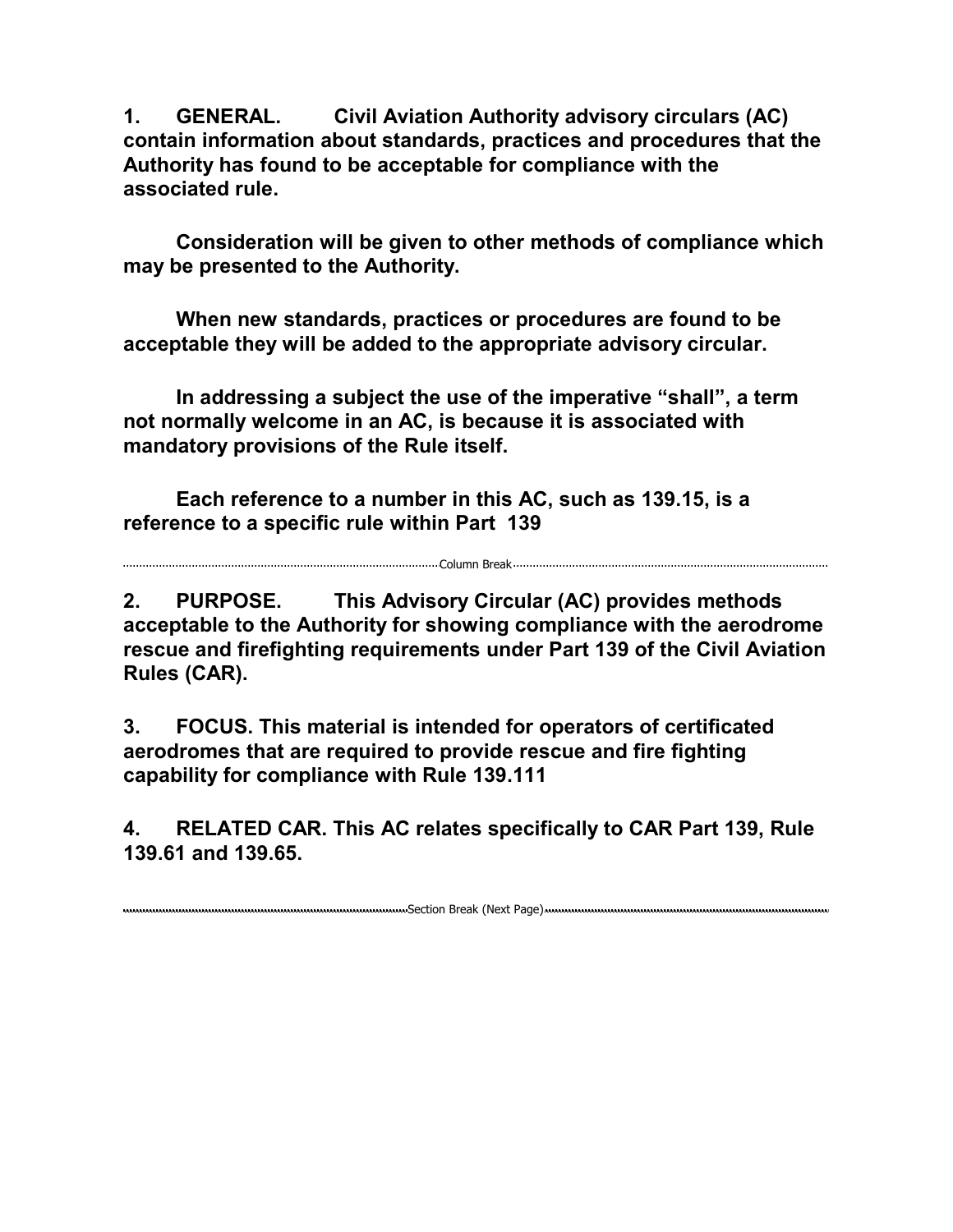## **Owen V Batchelor Manager Policy & Standards Development Lower Hutt**

www.www.www.www.Section Break (Next Page)www.www.www.ww

Published by Civil Aviation Authority of New Zealand PO Box 31441 Lower Hutt ISBN\* ©New Zealand Government Printed by: Apex Print Ltd **Petone**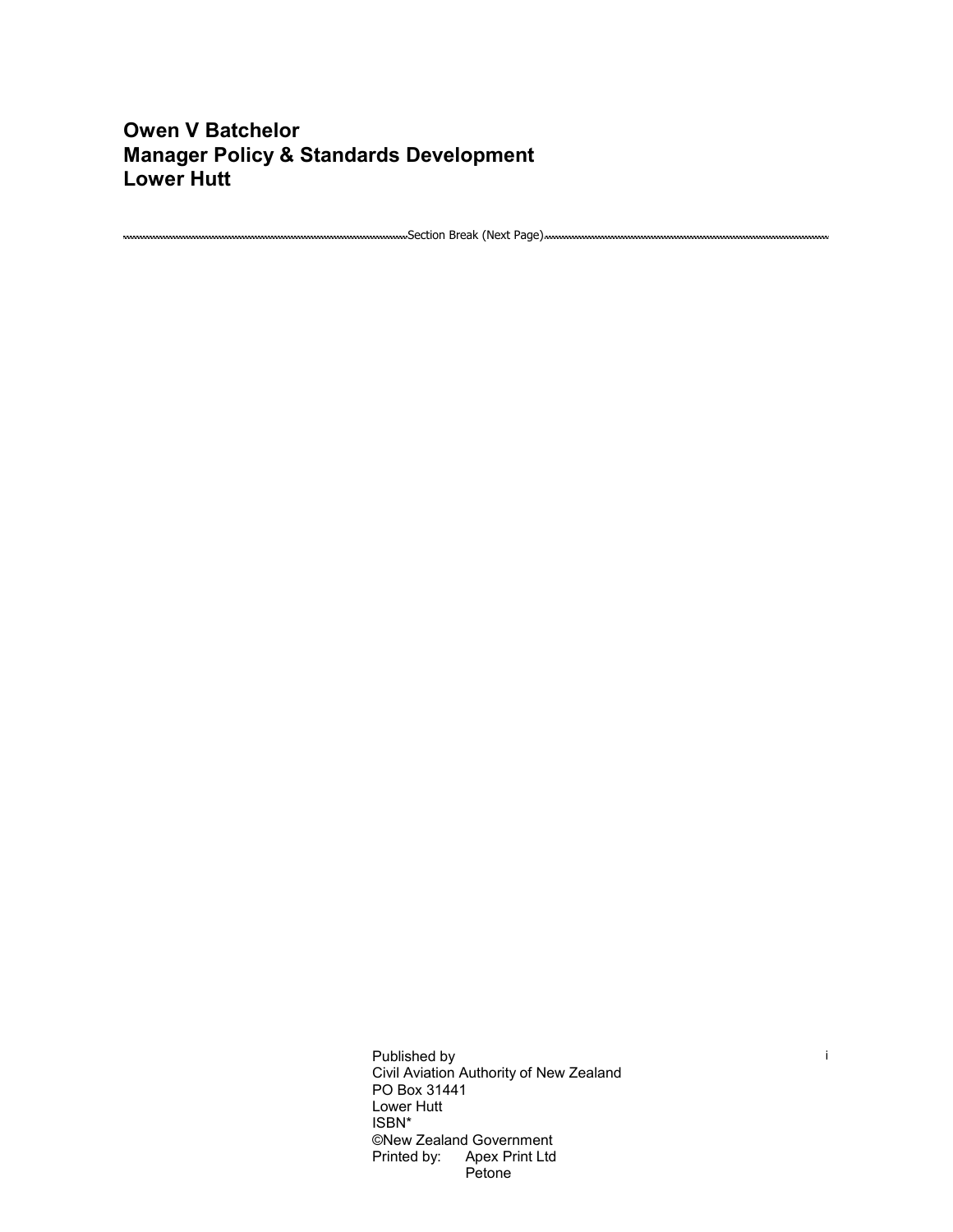**Backing page do not delete** 

ii

Section Break (Next Page)

Published by Civil Aviation Authority of New Zealand PO Box 31441 Lower Hutt ISBN\* ©New Zealand Government Printed by: Apex Print Ltd Petone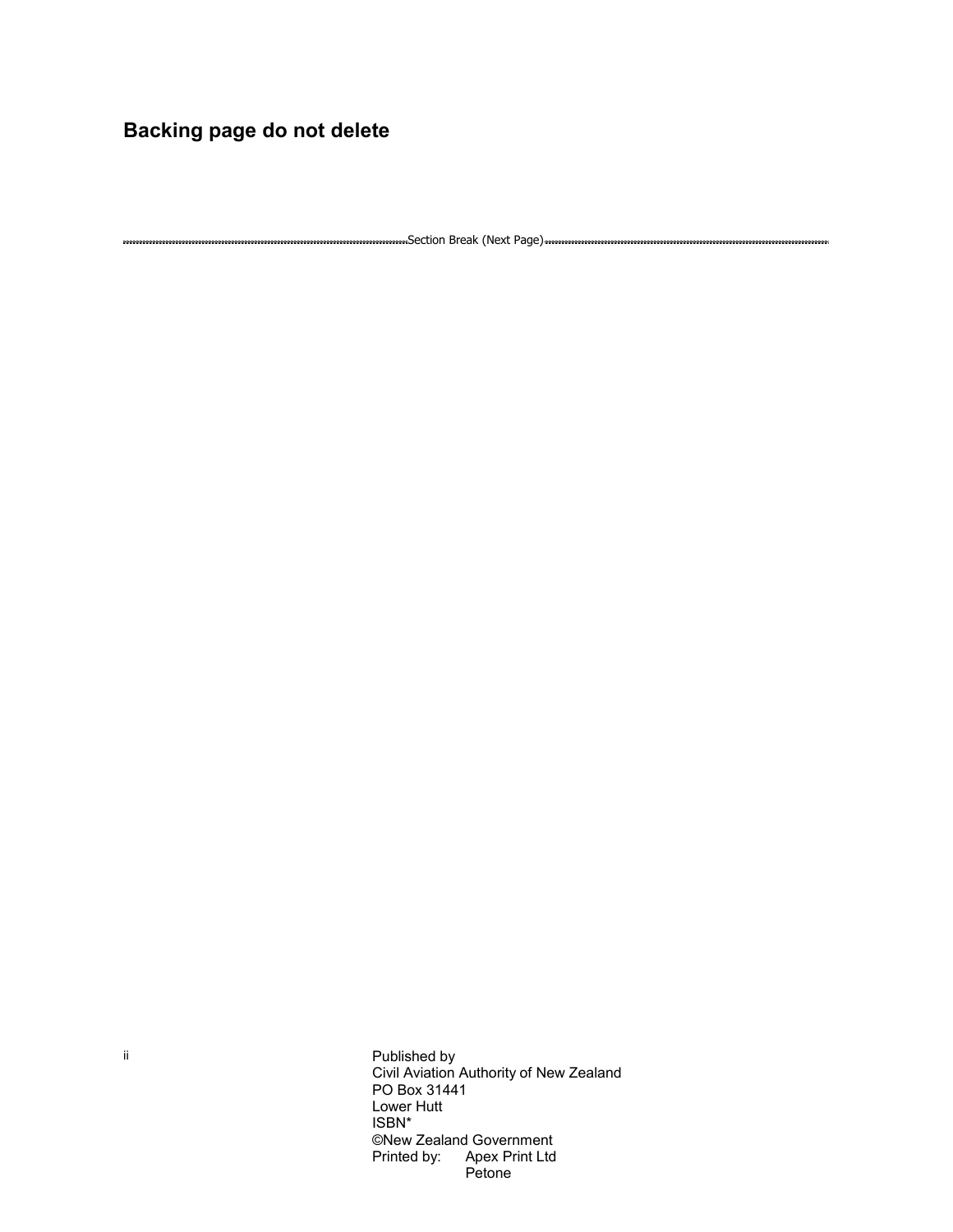## **Introduction**

## **1 Background**

**1.1 The principal emergency service at any aerodrome is the aircraft rescue and firefighting service. It has the objective of saving human life in the event of an aircraft accident at or near the aerodrome. The requirement is for this service to arrive at the scene of the accident as quickly as possible with appropriate personnel, equipment and fire extinguishing agents.** 

**1.2 The most important factors that affect rescue in a survivable aircraft accident are: the training received, the effectiveness of the equipment and the speed with which personnel and equipment, designated for rescue and fire fighting purposes, can be put to use.** 

**1.3 New Zealand has accepted that its international aerodromes will comply with the ICAO standards for this service. A lesser standard has been developed for domestic aerodromes based on the characteristics of the aircraft being served by the aerodrome.** 

## **2 Application**

**This AC contains guidance for compliance with the Part 139 requirements for rescue and firefighting. Coverage of the different aspects of rescue and firefighting is not exhaustive in this circular only addressing the essential elements that need further expansion and guidance. There are several publications available which address the elements of rescue fire in detail and thus not reproduced in this AC. Find below a list of some publications which can be referred to for further guidance material.** 

**ICAO Annex 14, Aerodromes Volume 1 Aerodrome Design and Operations** 

**ICAO Doc 9137-AN/898 Airport Services Manual Part 1 Rescue and fire fighting.**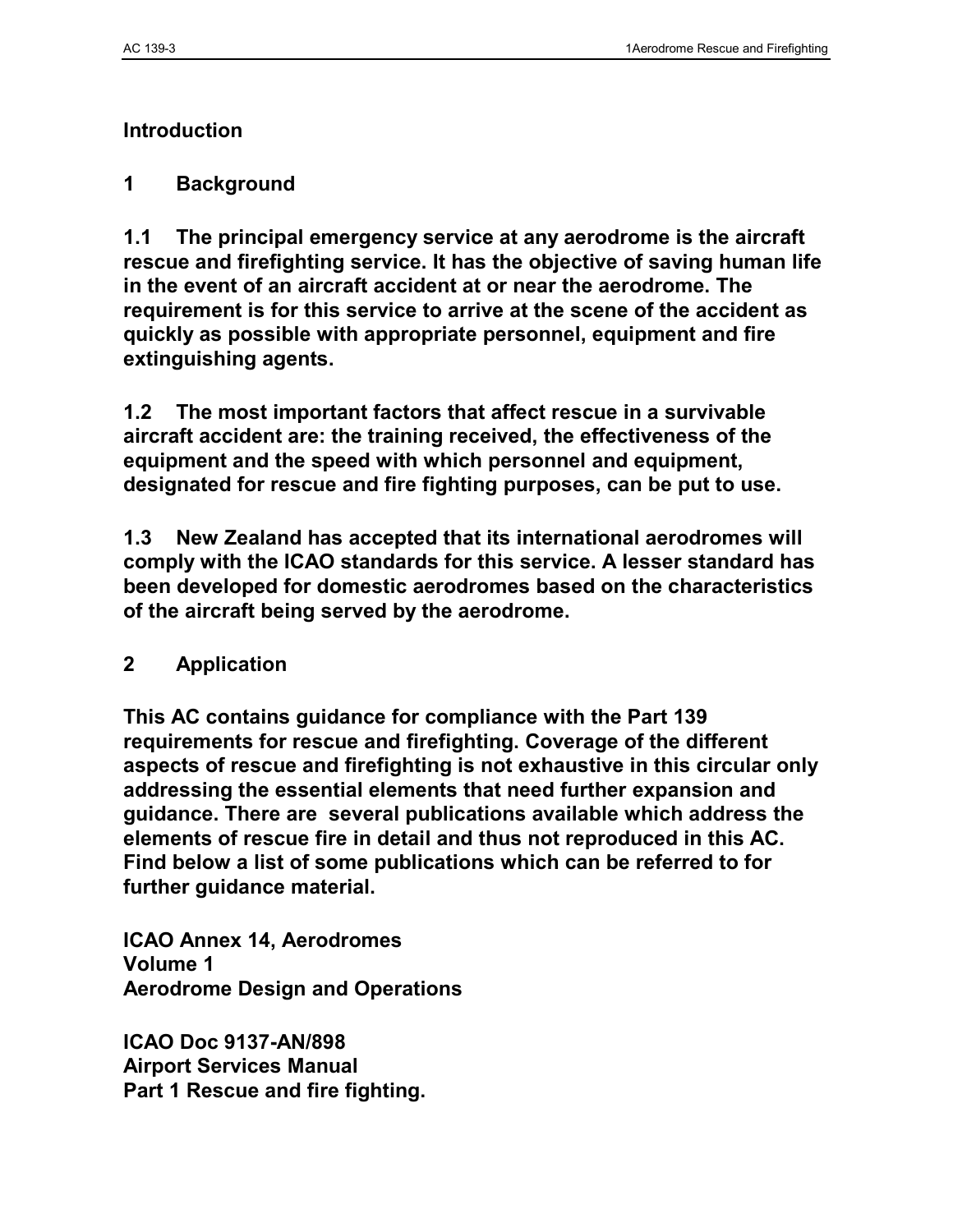**ICAO Doc 7192-AN/857 Training Manual Part E-2 Aerodrome Fire Services Personnel.** 

**National Fire Protection Codes - 402, 403, 424M, 1003 & 1500** 

Section Break (Next Page)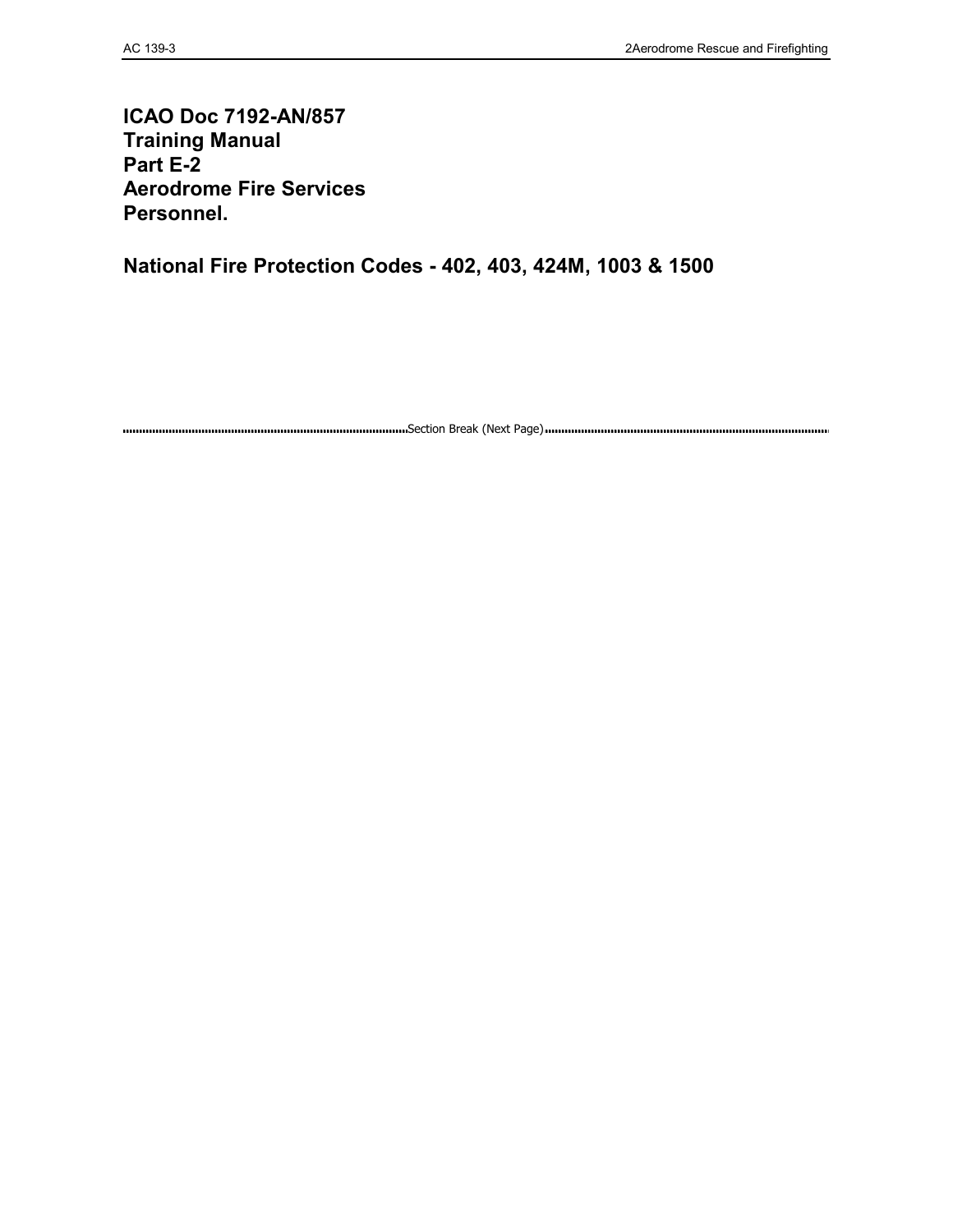## **Table of Contents**

## **CHAPTER 1 — PERSONNEL**

- **1.1 Personnel fitness 1**
- **1.2 Continued fitness of personnel 1**
- **1.3 Personnel training 2**
- **1.4 Protective clothing for personnel 2**
- **1.5 Personnel levels 2**

## **CHAPTER 2 — TRAINING STRUCTURE AND RESOURCE**

- **2.1 Training structure 4**
- **2.2 Training organisation 4**

## **CHAPTER 3 — FIREFIGHTING AND RESCUE EQUIPMENT**

- **3.1 Firefighting equipment 5**
- **3.2 Rescue equipment 5**
- **3.3 Rescue operations in a difficult environment 5**

## **CHAPTER 4 — EXTINGUISHING AGENTS**

- **4.1 Complementary extinguishing agents 6**
- **4.2 Foam concentrates 6**
- **4.3 Foam characteristics 6**
- **4.4 Reserve supply 6**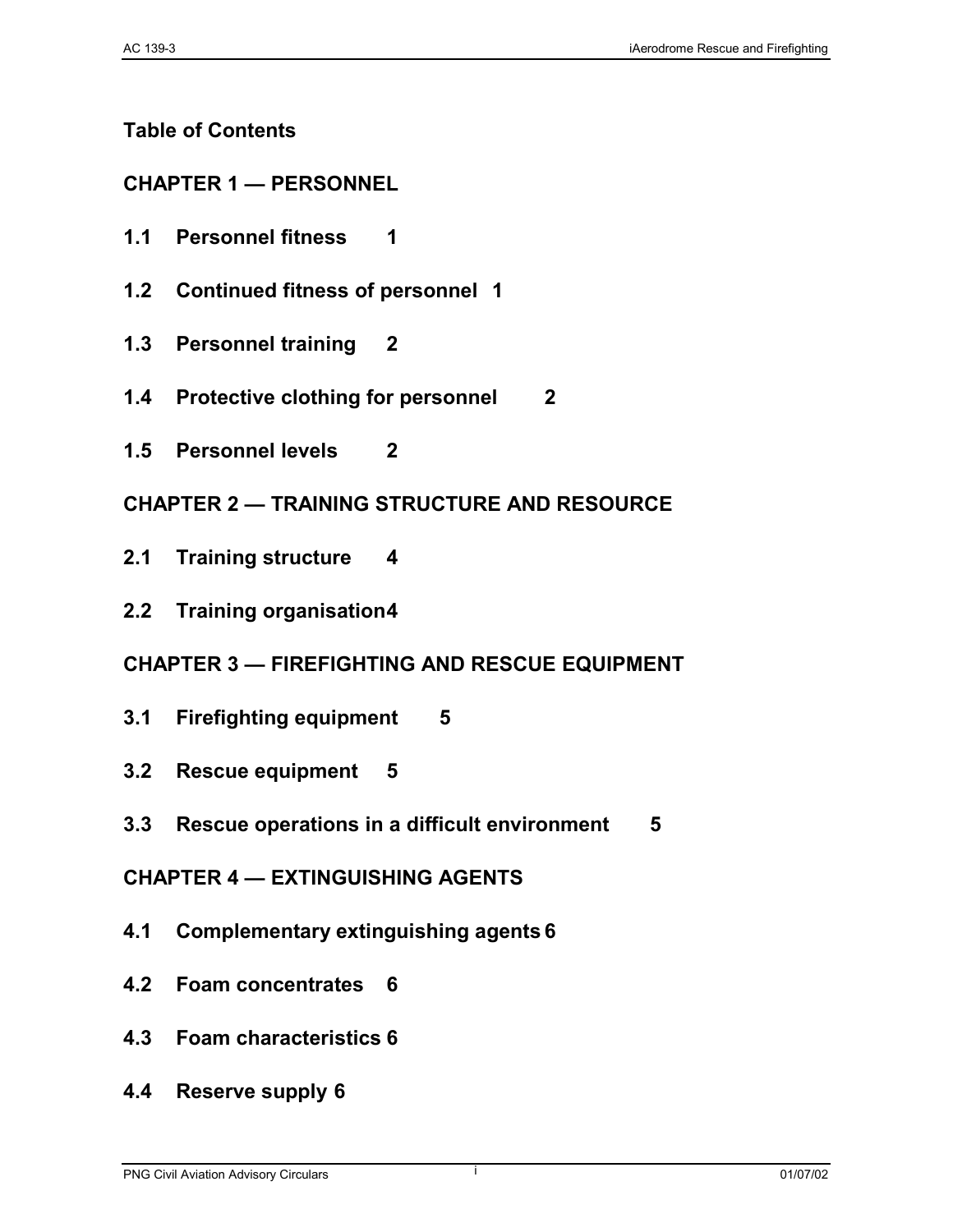Section Break (Next Page)